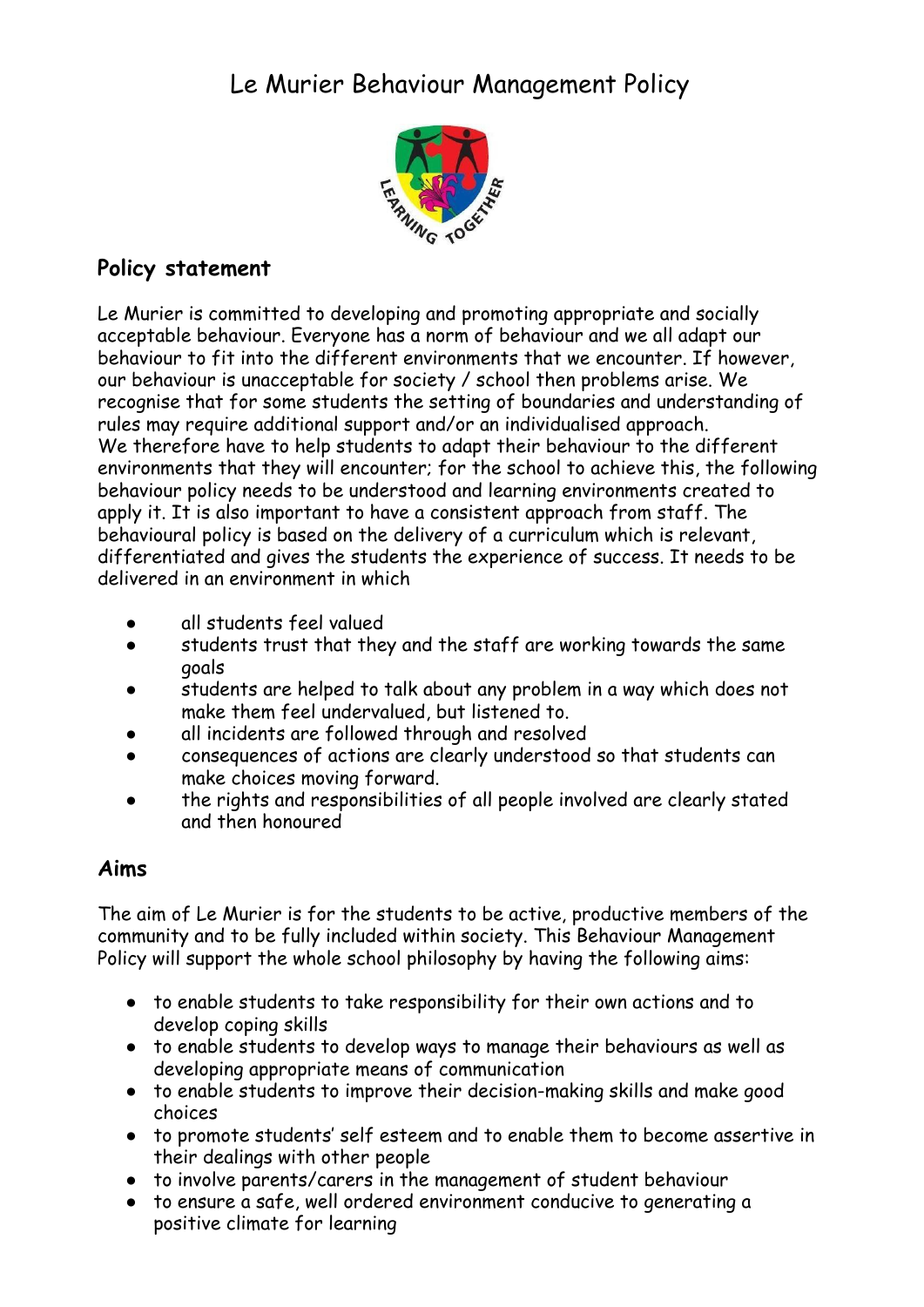● to provide preventative strategies

# **The Policy Coverage**

**This policy applies to ALL members of the school community.**

#### **All have the right**:

- to be treated with fairness, consideration and respect
- to be safe at all times
- to teach and support learning and be taught without unnecessary interruption and to receive support from all colleagues
- to bring about change for the good of everyone
- to express an opinion
- to work in a safe, clean and friendly environment

#### **Our responsibilities are:**

- to treat everyone with fairness and respect
- to ensure the safety of ourselves and others
- to work to the best of our ability without distracting or disturbing anyone else
- to enable appropriate learning in a stimulating environment and to provide support for colleagues
- to be properly and appropriately attired
- to be supported to accept change and adapt accordingly
- to value others opinions
- to provide and maintain a safe, clean and friendly school environment
- to ensure the security of all belongings

#### **School Routines/Rules**

Students and staff are expected to:

- be on time for lessons
- have the correct equipment for lessons
- move quietly around the building
- be in the correct place at all times
- only leave the building with permission and through the correct exit
- leave unsafe or valuable property at home (unless permission given)
- ensure the rights of others by following the responsibilities above at all times

#### **Classroom Management Strategies**

All staff are individuals and as such will have different strategies for ensuring a positive learning environment within the classroom, however certain principles should apply throughout the school.

i) Prevention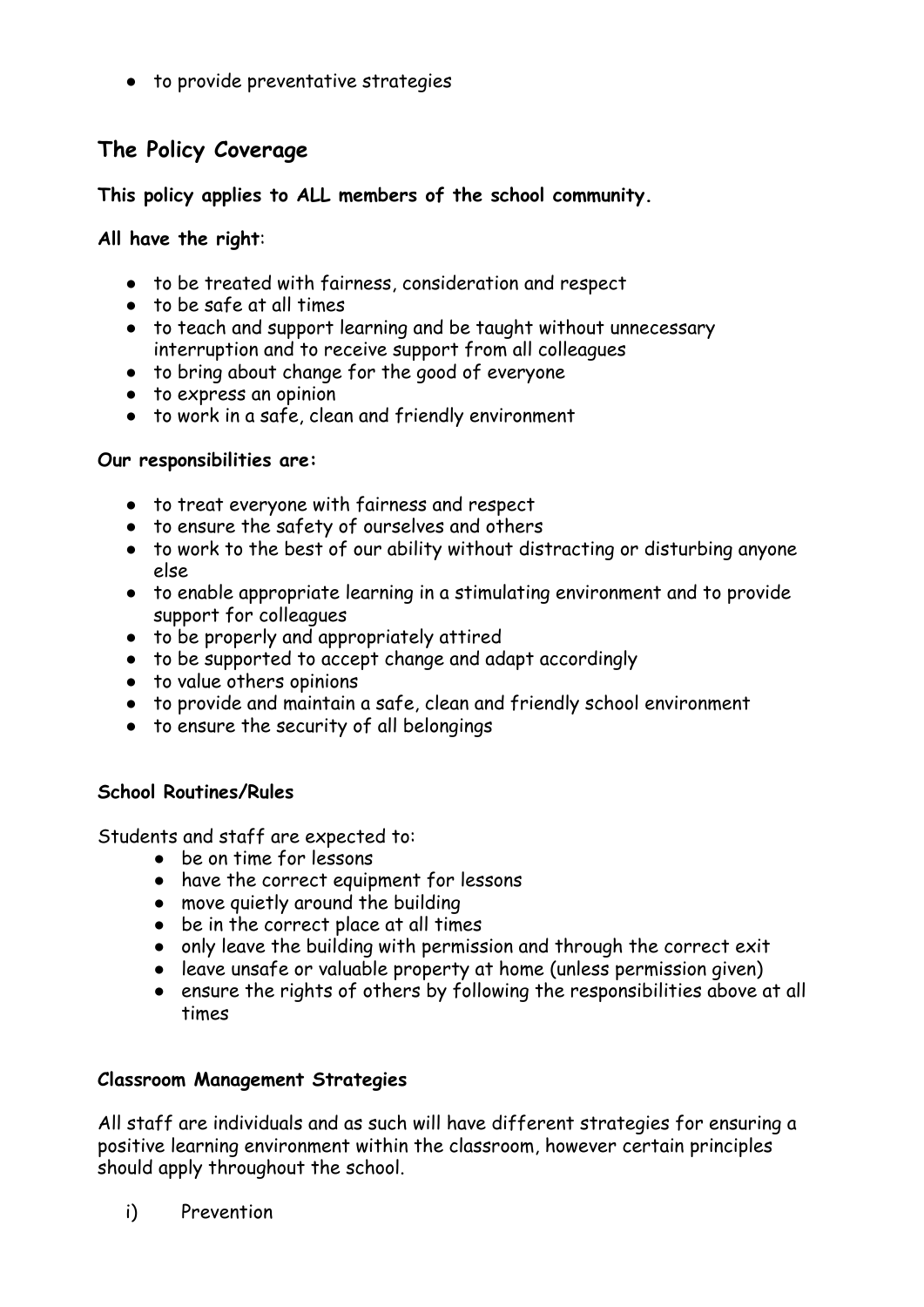Rights, responsibilities, routines and rules should be established / discussed at the start of the year and regularly re-inforced. They should include routines for coming into / leaving class, gaining adult attention, use of equipment etc. There should be clear expectations and boundaries. Rules should be:

- fair
- few
- simple
- discussed verbally
- visible
- enforced
- ii) Positive Correction
- Staff should endeavour to select a strategy that goes from a least to a greatest level of intervention. Intervention should be directional and positive (see appendix 1)
- Comment on behaviour, not the student, and focus on primary behaviour. Staff should try and remain assertive.
	- iii) Consequences of Poor Behaviour

Certainty rather than severity is essential for a deferred consequence. Consequences should be logical (eg. make up time, clear mess etc.)

- iv) Repair and Rebuild
- It is important that relationships, student to student and student to staff are re-established after an incident. A colleague may need to assist in this process

These strategies all have the aims of helping the teacher to provide a stimulating environment where high quality teaching and learning take place.

#### **Consequences/ Resolutions**

Consequences for unacceptable behaviour should be logical and immediate (e.g. relate to the behaviour) and teacher intervention should move from the least to a greatest level of intervention. Every attempt should be made to re-direct, de-escalate before behaviour escalates.

Management options include:

- a look / non-verbal signal
- choice of alternative option
- student spoken/signed to
- time out
- visual sign where appropriate
- positive correction approaches (ie making clear to the student what they should be doing): modelling
- moving a student to alternative place to talk through if possible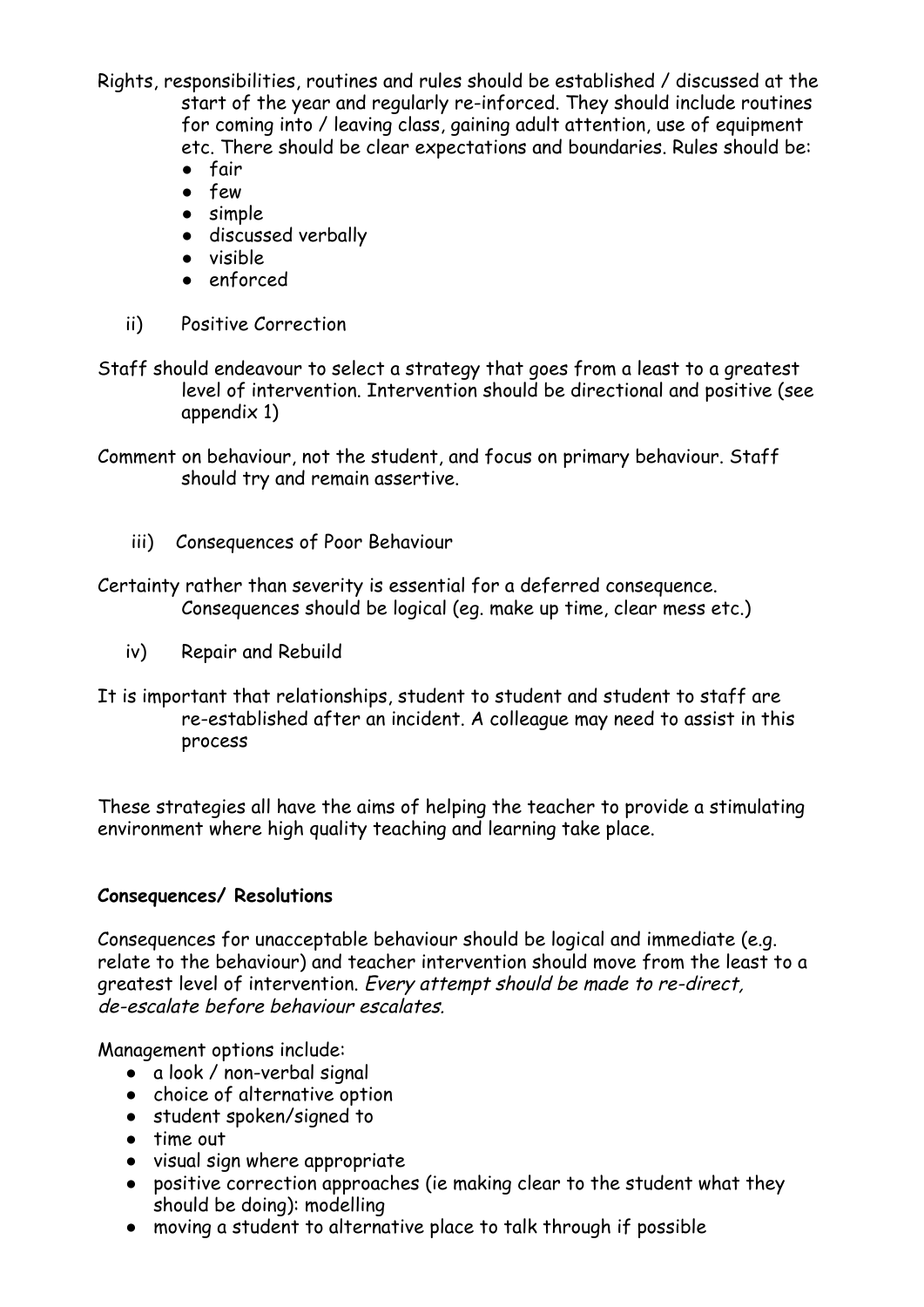- student spoken to at the end of a lesson
- removal with support assistance
- removal to another colleague/ change of face
- removal to a senior member of staff
- break / lunch detention
- loss of privileges
- report (with parents' support)
- letter home
- parents / carers invited into school to discuss a way forward
- Positive Handling Plan (PHP) and risk assessment as necessary

Where a student is in danger of harming themselves or others, removal requiring physical intervention by a trained member of staff (Team Teach approach) will be used only as a last resort and within the guidelines. If other students can be removed first and kept safe then this will happen. This needs to be reported immediately and an incident report sent via egress to the Education Department within 24 hours. Parents/carers also to be notified and discussed with. A debrief with staff involved to also take place after incident so that PHP or strategies can be adapted if necessary. There are alarms in key classrooms and others around the school; SLT, nurse and premises team hold pagers and attend alarm calls.

#### **Quality Assurance and Recording**

A record is kept of certificates and positive experiences, and students should keep certificates / copies of positive letters in a personal achievement file. Newsletters are now being sent out as well as the use of Seesaw for Sensory & Communication Department and Middle School. The Middles and Senior Departments sends half termly student Newsletters. Termly celebration assemblies are held as well as all achievement celebrated in weekly assemblies.

Any behavioural concerns will be discussed and reviewed in staff and departmental meetings.

Any serious incident should be recorded on the student's behavioural profile, on SIMS or on an ABC monitoring chart if appropriate (some students may have PBS involved as well). This will include:

- i) Total non-co-operation with a member of staff
- ii) Behavioural requiring unplanned removal from class
- iii) Abusive/ violent behaviour to students/ staff
- iv) Threatening behaviour to students / staff
- v) Self injurious behaviour

Any incident of violence to staff or students causing injury should be recorded immediately on the EVOLVE system and parents notified.

A RAP referral with parental/ carer consent can be completed by a member of SLT to raise concerns and seek other agency involvement e.g. Clinical Psychologist and Positive Behaviour Support Team.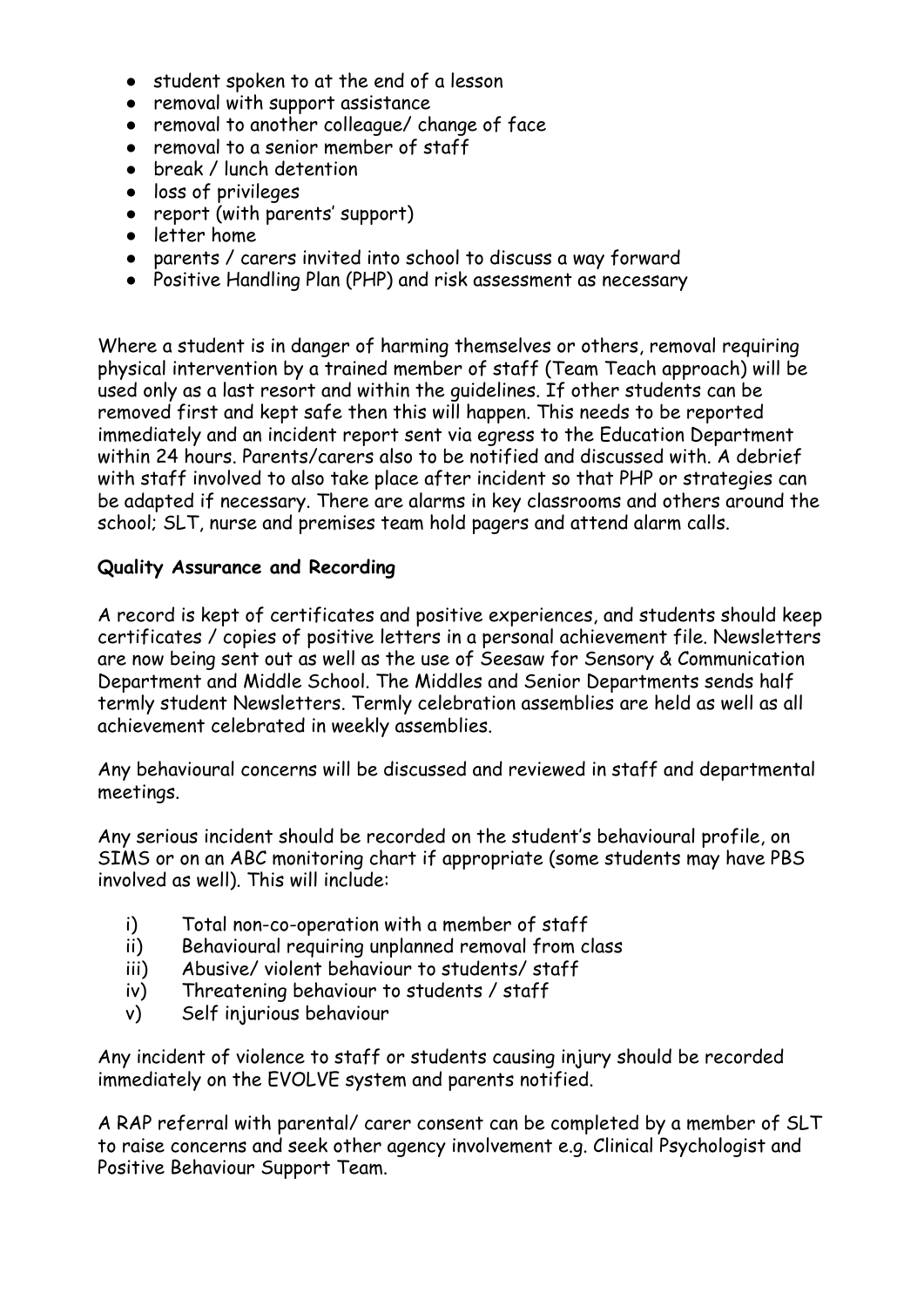#### **Individual Behaviour Plan (IBP) / support plan**

When a student's behaviour is causing concern, and is regularly requiring more input than usual classroom management strategies, an IBP will be drawn up, wherever possible with involvement with parents / carers. This will be reviewed, where possible, with the student. These documents are dynamic and may need frequent change. Some students may also have risk assessments in place to support their support plans and strategies.

#### **Involvement of External Agencies**

When it is thought that the school needs additional help in meeting the individual needs of a student, advice / support / assistance may be sought from a range of external agencies. This is through the Resource Allocation Panel (RAP) referral process and in discussion with the Educational Psychologist.

This involvement should always be sought after consultation with the Headteacher or the Deputy Heads and also after discussion with parents/carers as consent is needed for referral to share information on their child.

Any child protection concerns should be raised immediately with the Child Protection Officer or the Headteacher. These can also be referred into MASH (Multi Agency Support Hub).

#### **Bullying**

Bullying is the wilful conscious desire to disrupt learning, to hurt, threaten or frighten someone else. **Bullying has no place in school life and needs to be addressed.** Please also read Le Murier bullying statement in conjunction with this policy.

## **School Council Statement on bullying**

At Le Murier we believe that bullying should not be allowed. Bullying happens until it is stopped. Ignoring the bullies or avoiding them might work but keeping quiet is not the answer. Inform the teachers – don't suffer in silence.

## **Prevention of bullying**

The school will raise the awareness of bullying through curriculum activities (PSHE, assemblies and other lessons), through giving students an opportunity to talk about bullying and through School Council. The school community will aim to prevent bullying through good practice throughout the school day.

## **Procedures for Dealing with Bullying**

- Staff will investigate and record all reported incidents of bullying.
- Members of the school community will be encouraged to report any incidents of bullying.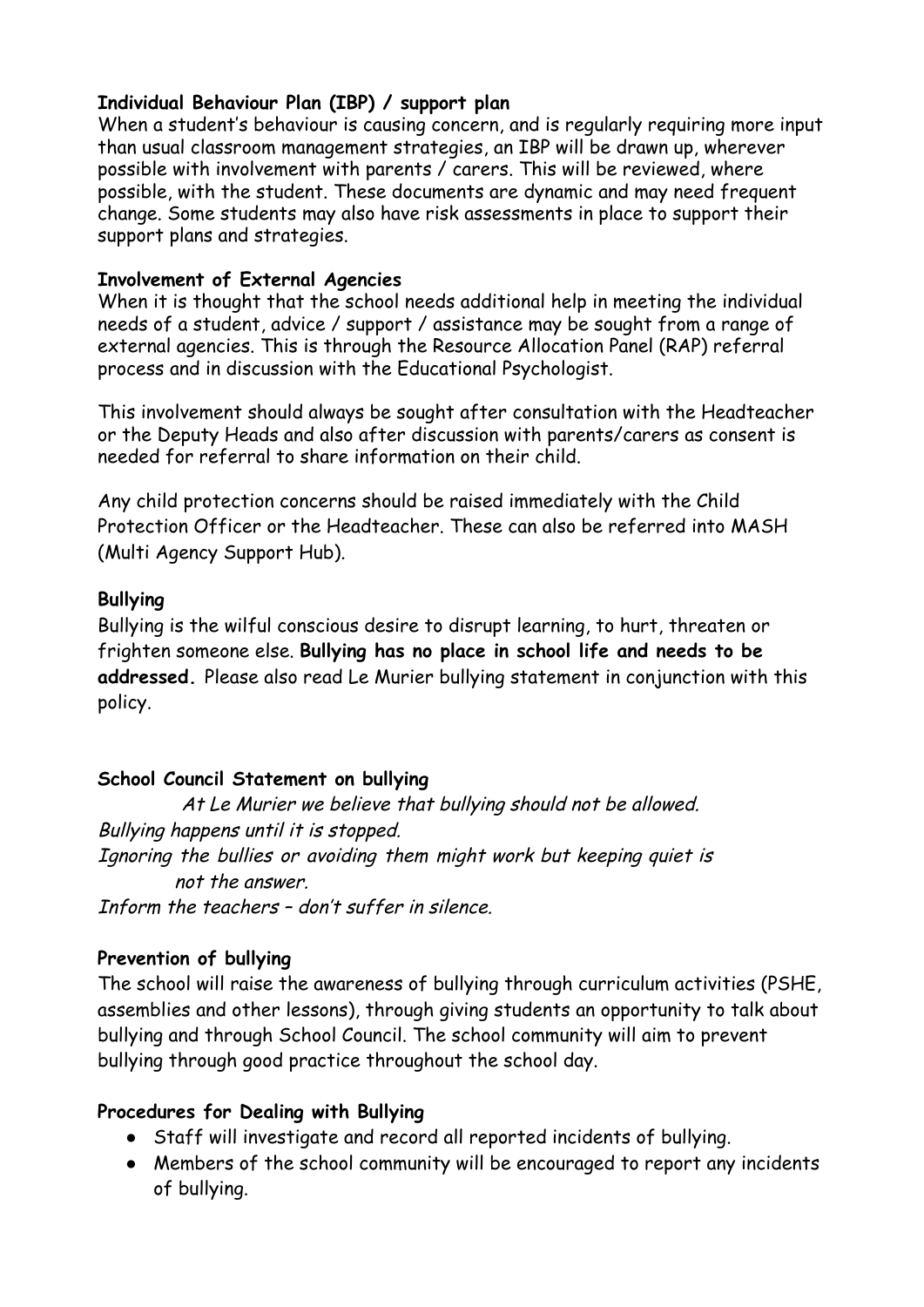- If a student is found to have been bullying they will be dealt with promptly, using sanctions / interventions already mentioned. Parents will be involved and, where appropriate, other agencies will also be informed.
- A person found to be bullying will have support to help prevent them from bullying again.
- A person found to be bullied will have advice / support on strategies to help prevention of bullying or what to do if it happens again.

# **Parents of students will be informed**

Opportunities will be sought to teach students assertive strategies for dealing with bullying.

At all times strategies are in place to:

- Prevent opportunities for bullying
- Assist people who have bullied to stop
- Empower victims

## **Procedures for Dealing with Harassment**

Le Murier believes in equality of opportunity for all members of the school community and therefore we will do our utmost to minimise incidents of harassment for any reason.

Harassment will not be tolerated in school:

- Appropriate staff will investigate any cases of harassment
- All members of the school community will be encouraged to report any incidents of harassment
- All incidents will be recorded and reported to the Head / Senior Managers
- Any student who has been found to be harassing others will be dealt with using appropriate sanctions found within this policy. They will also be supported to prevent them from being involved in a similar incident again
- If any staff member is alleged to be harassing others, this will be dealt with using the normal disciplinary procedures
- The victim of harassment will be supported by the school

# **Responsibility for policy**

All staff and students share ownership and responsibility for implementing and monitoring the policy. Where appropriate, advice from outside professionals will be sought to support the implementation of the policy.

# **Scope of the Policy**

This policy applies to all students and all staff. All new students and staff will be made aware of the policy during their induction. The successful implementation of the policy depends upon a whole school approach.